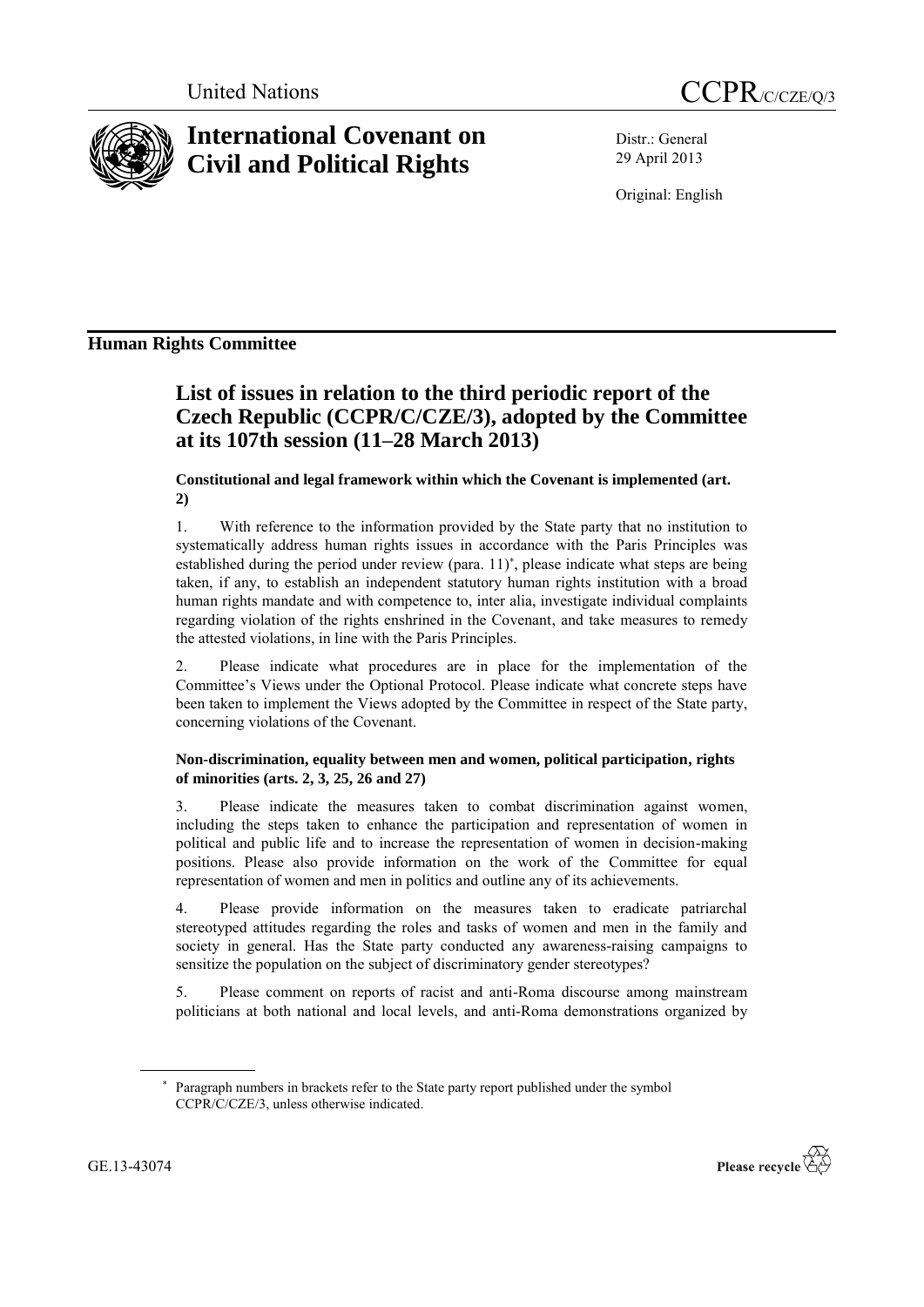far-right political groups. What measures are being taken by the State party to address this phenomenon?

6. With reference to the Strategy for Roma Integration for the period 2010-2013 (para. 240), please provide information about the methods by which the State party identifies nationals as belonging to the Roma community. Please also provide statistics on: (a) unemployment rates among Roma; (b) on the number of families belonging to the Roma community who benefited from subsidized municipal houses, progress made in promoting the right to housing of this community as well as in protecting them from eviction; (c) representation of Roma in civil service, including the police.

7. Please indicate whether Roma children continue to be overrepresented in "special schools" or "practical elementary schools" (para. 247) and separated from other children in mainstream schools. Please explain how this policy complies with rights under the Covenant. In this context, please provide further information on the implementation of the National Action Plan for Inclusive Education (para. 248) and comment on information that lack of financial resources and the resignation of members of the Ministry of Education's working group tasked with implementing the National Action Plan for Inclusive Education has resulted in difficulties in its implementation.

8. Does the State party plan to remove the pig farm located on the site of a World War II Roma concentration camp?

9. Please provide information on the new Czech Election Code, in particular on how its provisions ensure that all citizens with disabilities of voting age have the right to vote and take part in public life on the same basis as others.

#### **Right to life, violence against women, including domestic violence, and prohibition of torture and cruel, inhuman or degrading treatment (arts. 3, 6 and 7)**

10. Please outline the measures taken by the State party to put an end to forced sterilization of Romani women. Please also provide information on the status and content of the new law on health services (para. 46), including on how it envisages clearly defining the requirements of free, prior and informed consent with regard to sterilization. Also provide further explanations on the exceptions to these requirements envisaged in the new legislation, in particular with respect to the basis for exception in "life-threatening" situations. Please indicate the measures taken by the State party to enable Romani women sterilized in a coercive and non-consensual manner to have access to free legal aid for the purpose of claiming compensation (para. 49). Please provide further information on the criminal prosecutions initiated and the reasons behind their suspension or discontinuance.

11. Please provide information on measures taken by the State party to amend legislation and policies with a view to better preventing and prosecuting acts of domestic and sexual violence against women and affording greater protection to victims. In addition, please provide information on: (a) the number of complaints received; (b) investigations carried out; (c) types of penalties imposed; (d) compensation awarded to victims; and (e) the number of safe shelters and any other services available to assist victims of domestic violence, as well as the number of women and girls in those shelters.

12. What is the status of the Act on the General Inspection of Security Forces which should have come into force by mid-2012 and under which an independent supervisory body was supposed to have been set up to investigate criminal acts and other unlawful conduct by police officers and officials from the Prison Service and the Customs Administration (para. 35). Please provide updated statistics from this supervisory authority on: (a) cases registered; (b) investigations carried out; (c) types of penalties imposed; and (d) any compensation awarded to the victims.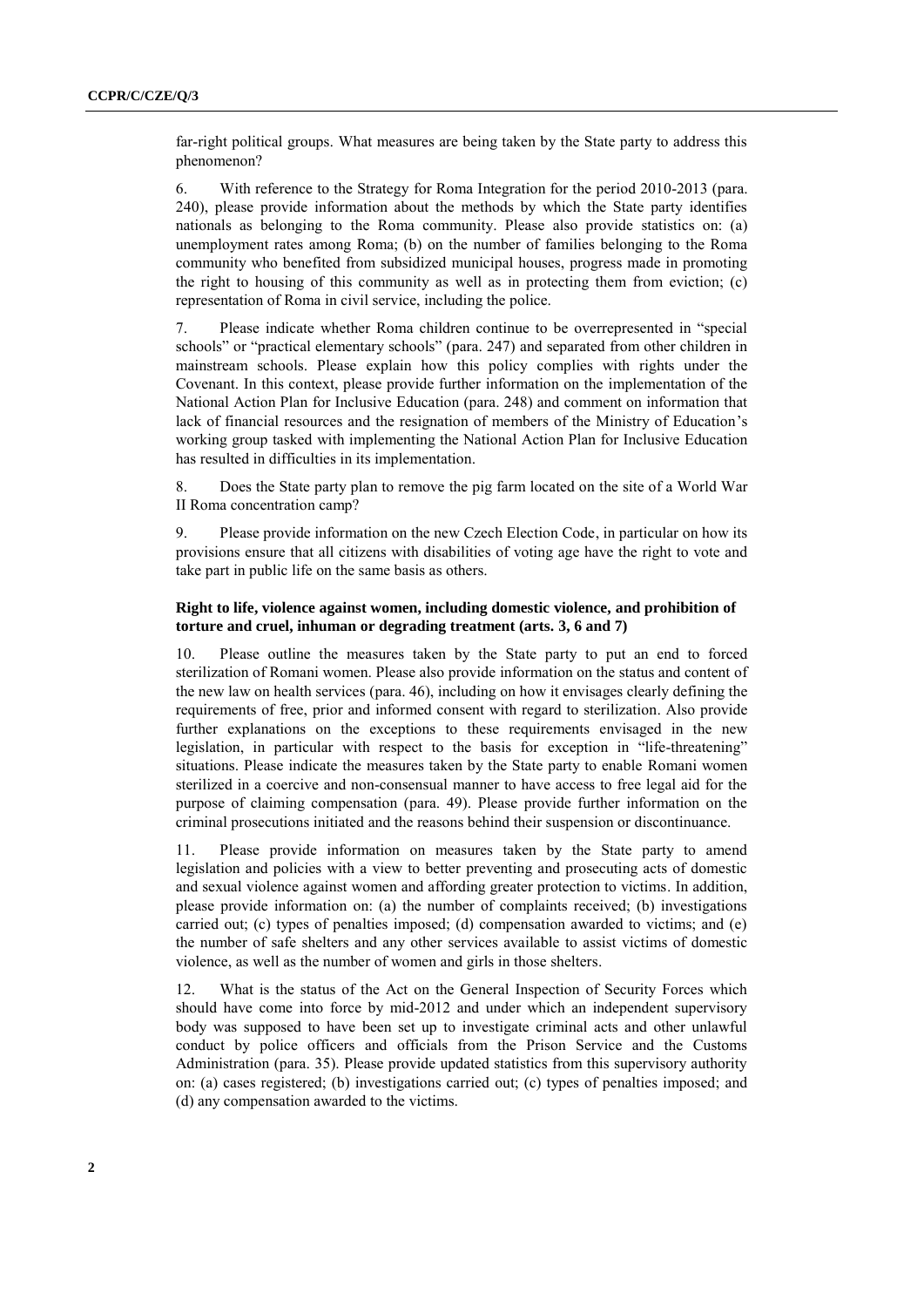#### **Elimination of slavery and servitude (art. 8)**

13. Please provide updated information on: (a) the progress made to prevent trafficking in persons, which is allegedly prevalent among women and girls for employment, prostitution and exploitation; (b) the prevalence of this phenomenon, expressed in up-todate statistical data, disaggregated by gender, age and ethnic origin; (c) the number of prosecutions, convictions and sanctions imposed on persons involved in human trafficking; (d) the successes and constraints of the various programmes intended to assist victims of trafficking, including the availability of adequate shelter facilities. Please also explain what protection and assistance is available to victims of trafficking who, due to security risks, are not able or willing to cooperate with the authorities responsible for criminal proceedings. Please provide more detailed information on the links established between criminal groups and State authorities concerning the granting of residence permits to trafficked persons (para. 57). How has the State party addressed this phenomenon?

#### **Right to liberty and security of person, treatment of persons deprived of their liberty, fair trial and independence of the judiciary (arts. 7, 9, 10, 14 and 24)**

14. What is the status of the new law on health services which, according to the State party's follow-up report, was supposed to, inter alia, amend the conditions for involuntary hospitalization? Has the Low-Threshold Centre for Legal Aid providing legal aid to persons without full legal capacity (CCPR/C/CZE/CO/2/Add.1, para 13.) been established? If so, please provide information on the number of cases of involuntary hospitalized persons registered to date, and indicate in how many cases legal aid has been granted and with what outcome.

15. What steps has the State party taken to ensure that social-care services are provided on the basis of free and informed consent, and that people with disabilities are protected against arbitrary deprivation of liberty in social-care settings? Please also indicate whether an independent inspection mechanism is in place to monitor the quality of care and supervision in mental-health and social-care institutions.

16. With regard to the State party's information that cage/net beds are not an acceptable means of restraint in health-care facilities (paras. 110-111), please comment on reports that they are still in use as a means of restraint in social-care homes and psychiatric institutions.

17. In the light of the Committee's previous concluding observations (CCPR/C/CZE/CO/2, para. 15), please explain in further detail how the State party considers detention of foreigners under the age of 18 for up to 90 days is compatible with articles 10 and 24 of the Covenant.

18. Please confirm information that legislation was adopted in January 2011, extending the maximum period of immigration detention to 18 months. If so, please indicate on what basis this amendment was made and whether the State party considers such an amendment to be compatible with the Covenant. On what basis, if any, may such cases of detention be reviewed? Please also provide information regarding the regime governing the detention of juvenile asylum seekers.

19. Please comment on reports of overcrowding and insufficient staff in the prison system which leads to poor sanitary conditions and security risks. Please also provide information on the conditions of work of prisoners, including the restrictions on access to work, sanctions imposed on prisoners refusing to work, and the deduction of imprisonment costs from prisoners' salaries.

20. Please respond to reports that, although illegal in many forms, child abuse, including sexual abuse, is a problem in the State party. In this regard, please provide statistical